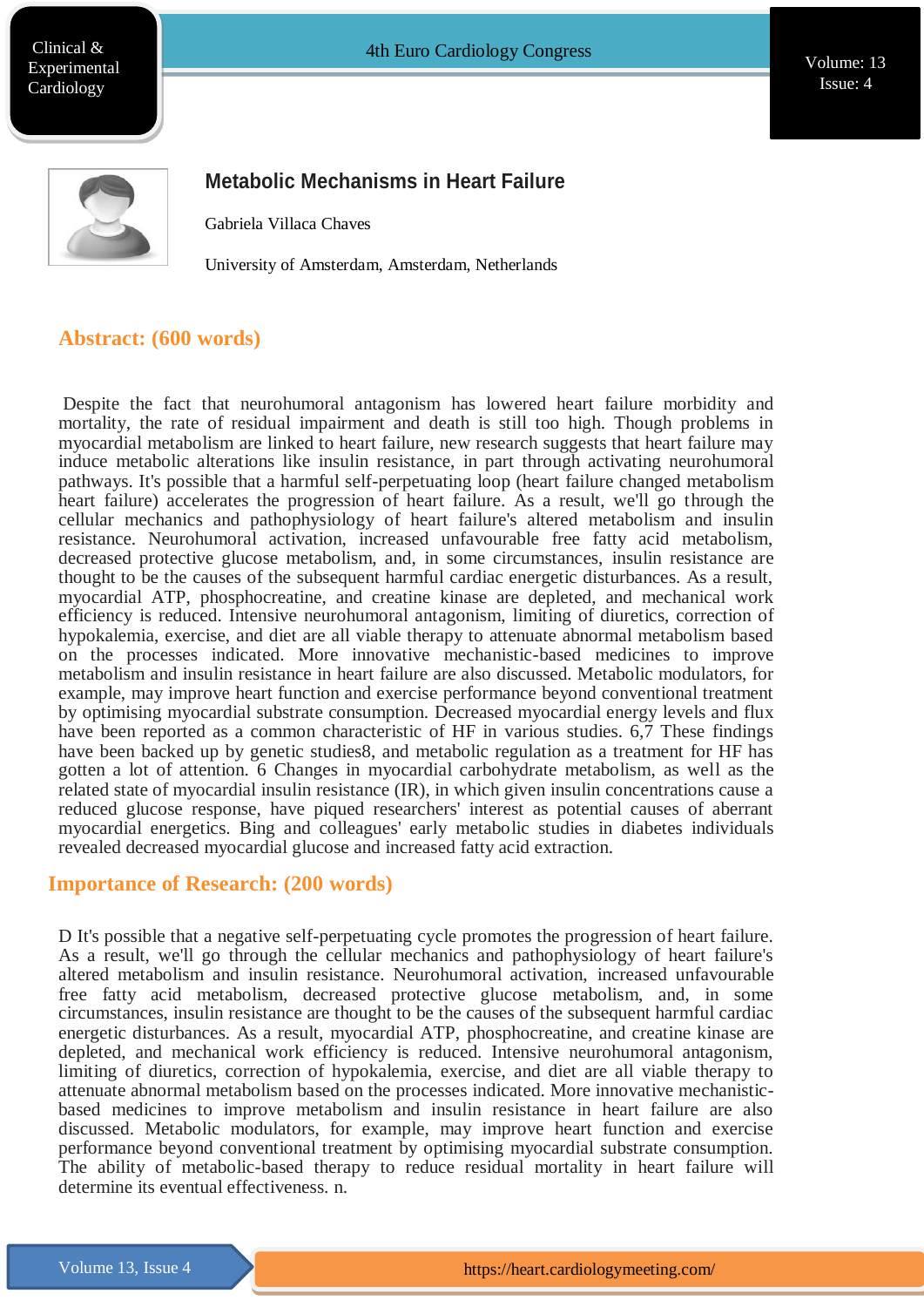# **Biography: (200 words)**

Gabriela Villaca Chaves is a Professor of Surgery and author of 88 paper published on PubMed and serves as an Editorial Board Member in various journals. During his bachelor degree. He was awarded multiple Gold medals during his student life. He is an active Medical Educator and continues to participate and present at various national and international meetings with more than 145 conference abstract presentations to her credit. He has deep interest for resuscitation, acute critical illness, trauma anesthesia, pediatric congenital cardiovascular anesthesia and perioperative patient safety.

# **Institute Photograph:**



### **References:**

1. Birkmeyer JD, Barnato A, Birkmeyer N, Bessler R, Skinner J. The Impact Of the COVID-19 pandemic on hospital admissions in The United States. Health Aff. 2020;39(11): 2010–17. pmid:32970495

View ArticlePubMed/NCBIGoogle Scholar

2. Santi L, Golinelli D, Tampieri A, Farina G, Greco M, Rosa S, et al. Non-COVID-19 Patients in Times of Pandemic: emergency department visits, hospitalizations and causespecific mortality in Northern Italy. PLoS One. 2021;16(3): e0248995. pmid:33750990

View ArticlePubMed/NCBIGoogle Scholar

**ht[tps://ww](http://www.meetingsint.com/conferences/emergencymedicine)w.m[eetingsint.com/confences/emergencymedicine](http://www.meetingsint.com/conferences/emergencymedicine)**

3. [Bodilsen J, Nielsen PB, Søgaard M, Dalager-Pedersen M, Speiser LOZ, Yndigegn T, et](https://www.longdom.org/clinical-experimental-cardiology/archive.html)  [al. Hospital admission and mortality rates for non-covid diseases in Denmark during covid-](https://www.longdom.org/clinical-experimental-cardiology/archive.html)[19 pandemic: nationwide population based cohort study. BMJ. 2021;373: n1135.](https://www.longdom.org/clinical-experimental-cardiology/archive.html)  [pmid:34035000.](https://www.longdom.org/clinical-experimental-cardiology/archive.html)

4. World Health Organization. WHO Health Emergency Dashboard [Internet]. Geneva: World Health Organization; 2021 [cited 2021 Jun 23]. Available from: https://COVID19.who.int/region/amro/country/br

5. Maselli-Schoueri JH, Carvalho LEW, Rezende LFM, Fonseca FLA, Ferrari G, Adami F. Hospital Admissions associated with noncommunicable diseases during the COVID-19 outbreak in Brazil. JAMA Netw Open. 2021;4(3): e210799. pmid:33683330